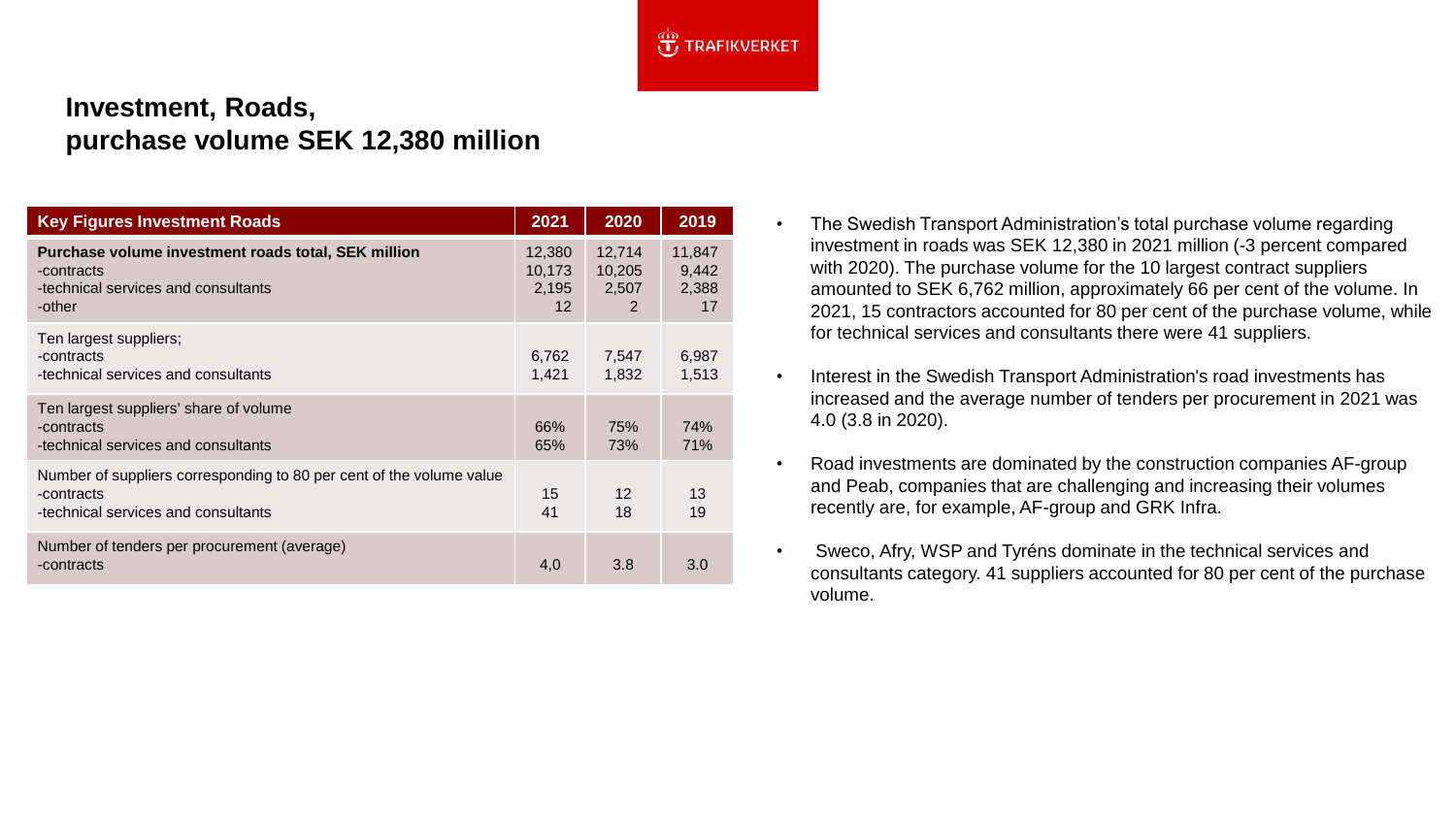## **Investment road, contracts purchase volume SEK 10,173 million**





| <b>Largest suppliers</b> | 2021  | 2020  | 2019           |
|--------------------------|-------|-------|----------------|
| AF Gruppen               | 1,238 | 226   | $\overline{0}$ |
| <b>NCC</b>               | 1,164 | 1,240 | 1,307          |
| Peab                     | 1,021 | 1,483 | 1,427          |
| Implenia                 | 735   | 911   | 692            |
| <b>Skanska</b>           | 584   | 807   | 931            |
| <b>GRK</b> Infra         | 464   | 484   | 214            |
| Svevia                   | 454   | 408   | 618            |
| Veidekke                 | 396   | 993   | 605            |
| Züblin/ Strabag          | 370   | 394   | 437            |
| <b>SBT Sverige</b>       | 336   | 548   | 667            |

West Region Contracts SEK 1,697 million 17%

North Region Contracts SEK 1,293 million 13%

Central Region Contracts SEK 706 million 7%

Region East/ Stockholm Contracts SEK 5,662 million 55%

National measures Contracts SEK 82 million 1%

South Region Contracts SEK 733 million 7%

*The Transport Administration's largest suppliers are reported on the basis of group relationships*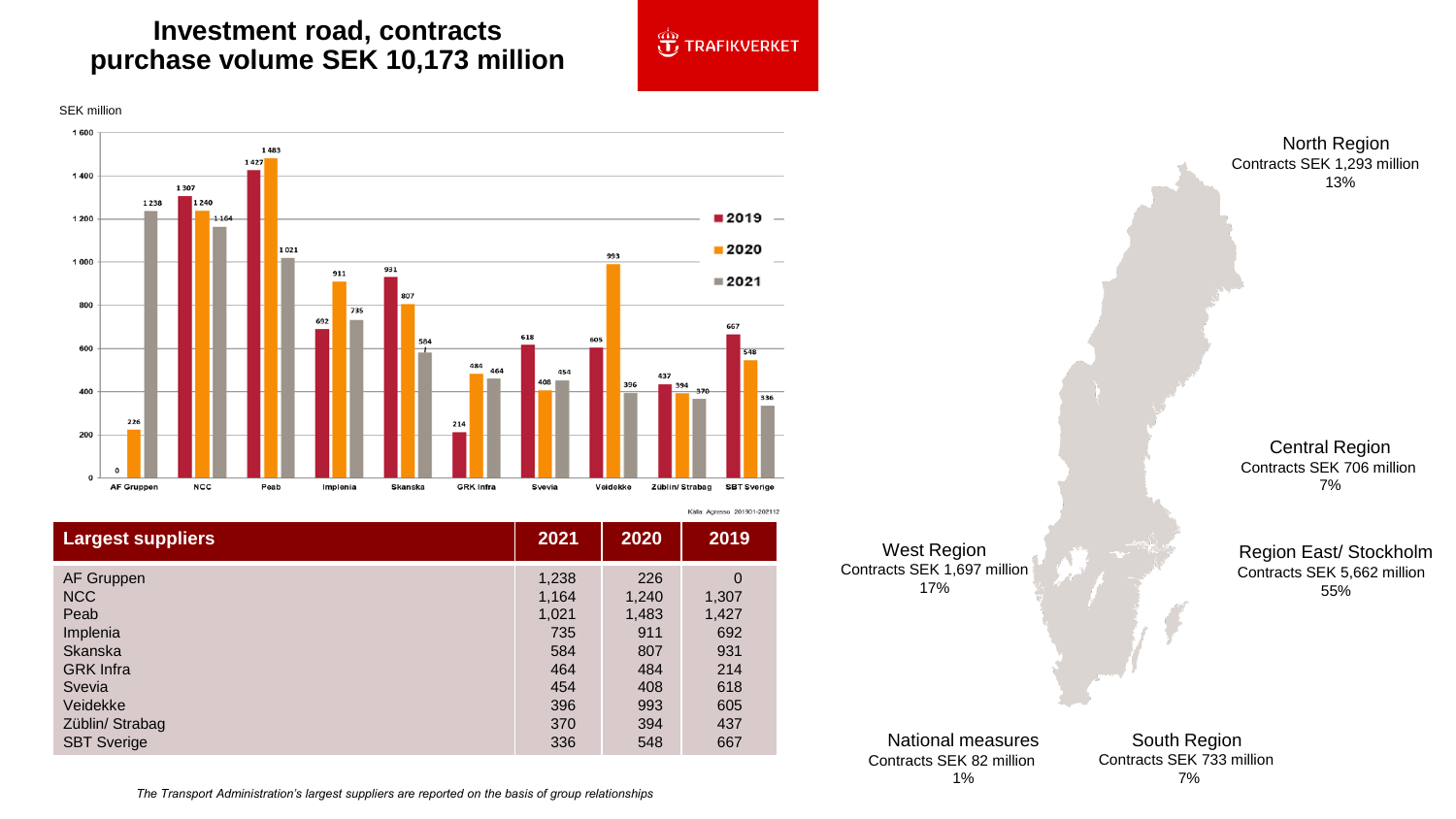## **Investment, Roads technical services and consultants purchase volume SEK 2,195 million**



North Region Technical services SEK 151 million 7%



*The Transport Administration's largest suppliers are reported on the basis of group relationships*